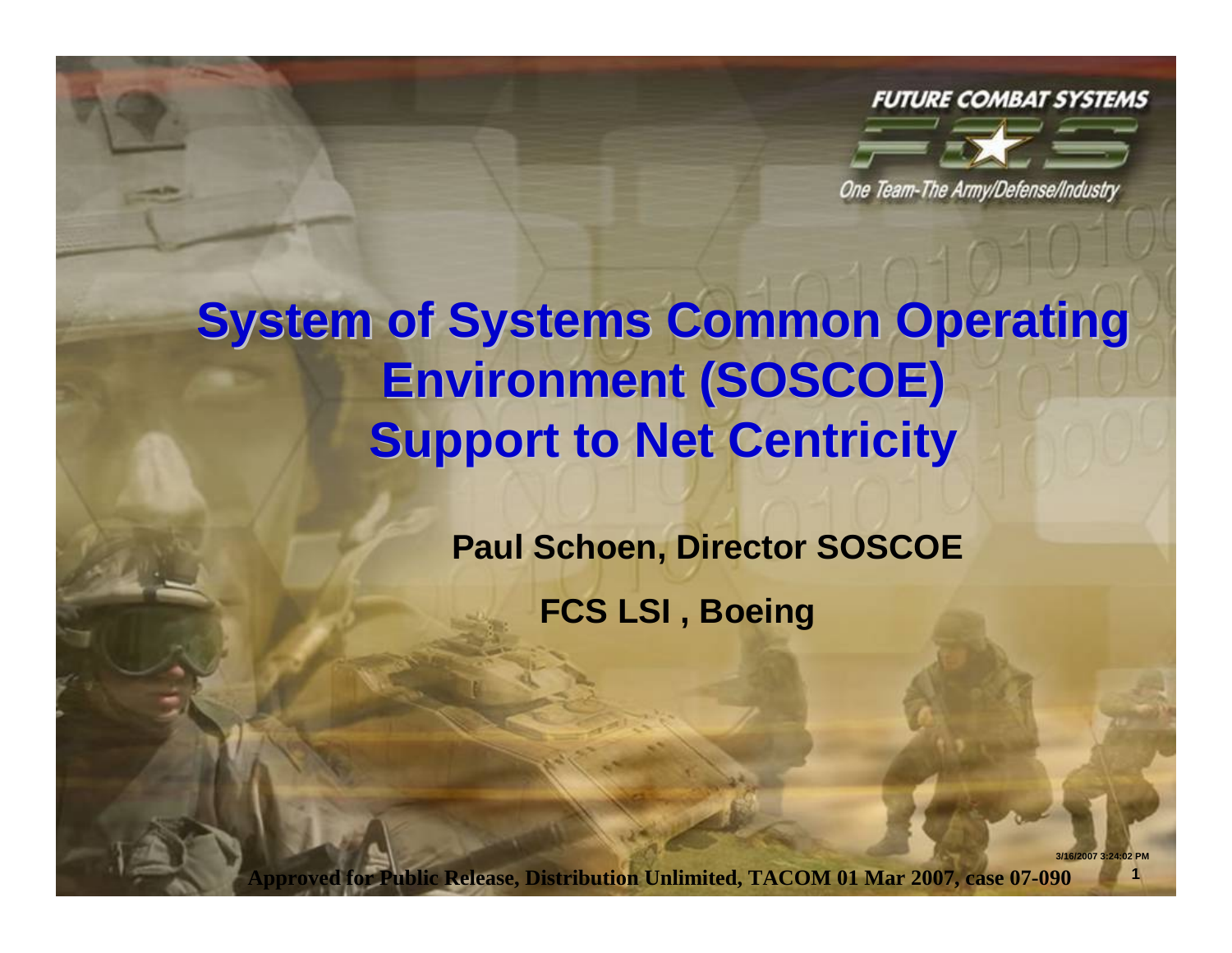### **FCS Layered, Networked Architecture**



**Standards**

**Standards**

**Transport ServicesApplications PlatformsTransport Applications PlatformsTransport Applications PlatformsTransport ServicesApplications PlatformsNet Ready/Networked Battle Command Applications PlatformsApplications PlatformsApplications PlatformsApplications PlatformsApplications PlatformsTransport ServicesApplications PlatformsTransport ServicesApplications PlatformsTransport ServicesApplications PlatformsTransport ServicesApplications PlatformsTransport ServicesApplications PlatformsApplications Platforms**

**Standards**

**Standards**

**Standards**



**Command BCT system elements are commonly developed to integrate FCS platforms into a larger geographically dispersed yet Functionally integrated machine**

**Standards**

**Standards**

**Standards**

**Standards**

**Battle Command incorporates C2, Intelligence, Surveillance, and Reconnaissance (ISR), Embedded Training, and Sustainment**

**Net ready information management element of service based architecture - SOSCOE**

**Heterogeneous transport layer enables robustness**

**Networked battle command, embedded training, and supportability developed Technical View (TV-1) integrated into SoS level TV-1 standards supporting integration**

*Integrated Architecture Provides Design-Phase Flexibility and Tactical Adaptability For The Networked FCS (BCT)*  **Approved for Public Release, Distribution Unlimited, TACOM 01 Mar 2007, case 07-090** 

**3/16/2007 3:24:02 PM**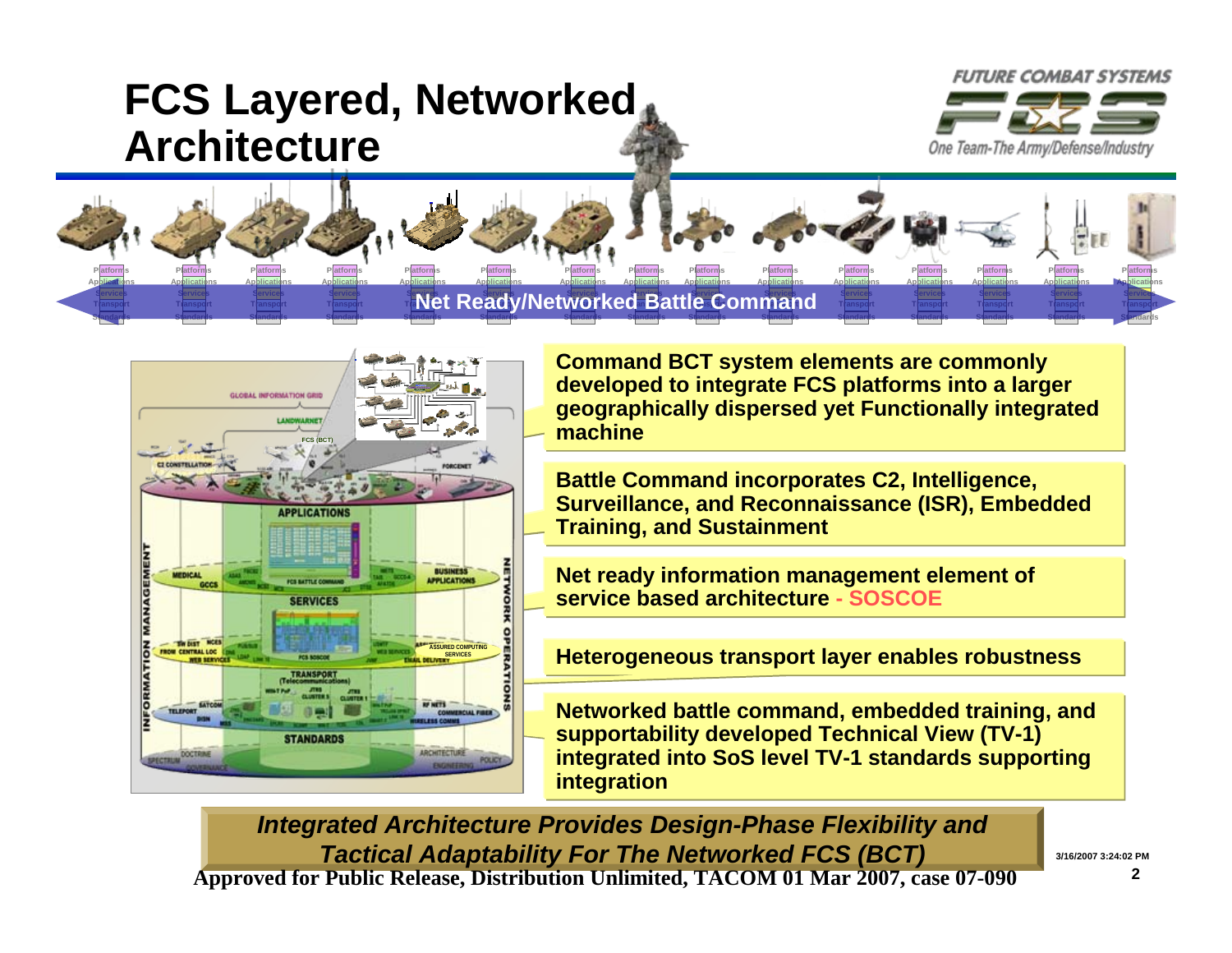# **SOSCOE & NCES – Different Environments**





#### **NCES (Increment 1): High-bandwidth Reliable Network**

- • **NCES focused on providing enterprise services running within a high bandwidth reliable network infrastructure**
	- Capabilities are server-based
	- Leverages centralized computing paradigm
	- Emphasis on 'shared spaces' presumes uninterrupted access to those spaces
	- Acquisition Strategy
		- **Adopt before Buy, Buy before Create**
		- **Acquire via Managed Service Providers**



#### **SOSCOE: Low-bandwidth Ad Hoc Network**

- • **SOSCOE focused on providing reusable**  software infrastructure con...ponents for **Platform and Battle Command Applications on a Bandwidth Constrained Ad Hoc Network**
	- – SOSCOE must support decentralized real-time and safety-critical applications
		- –Emphasis on managing QoS over radio networks
		- – SOSCOE makes wide use of "Proxy" notion for maintaining seamless communications with the GIG at WIN-T POPs

**Approved for Public Release, Distribution Unlimited, TACOM 01 Mar 2007, case 07-090** 

**3**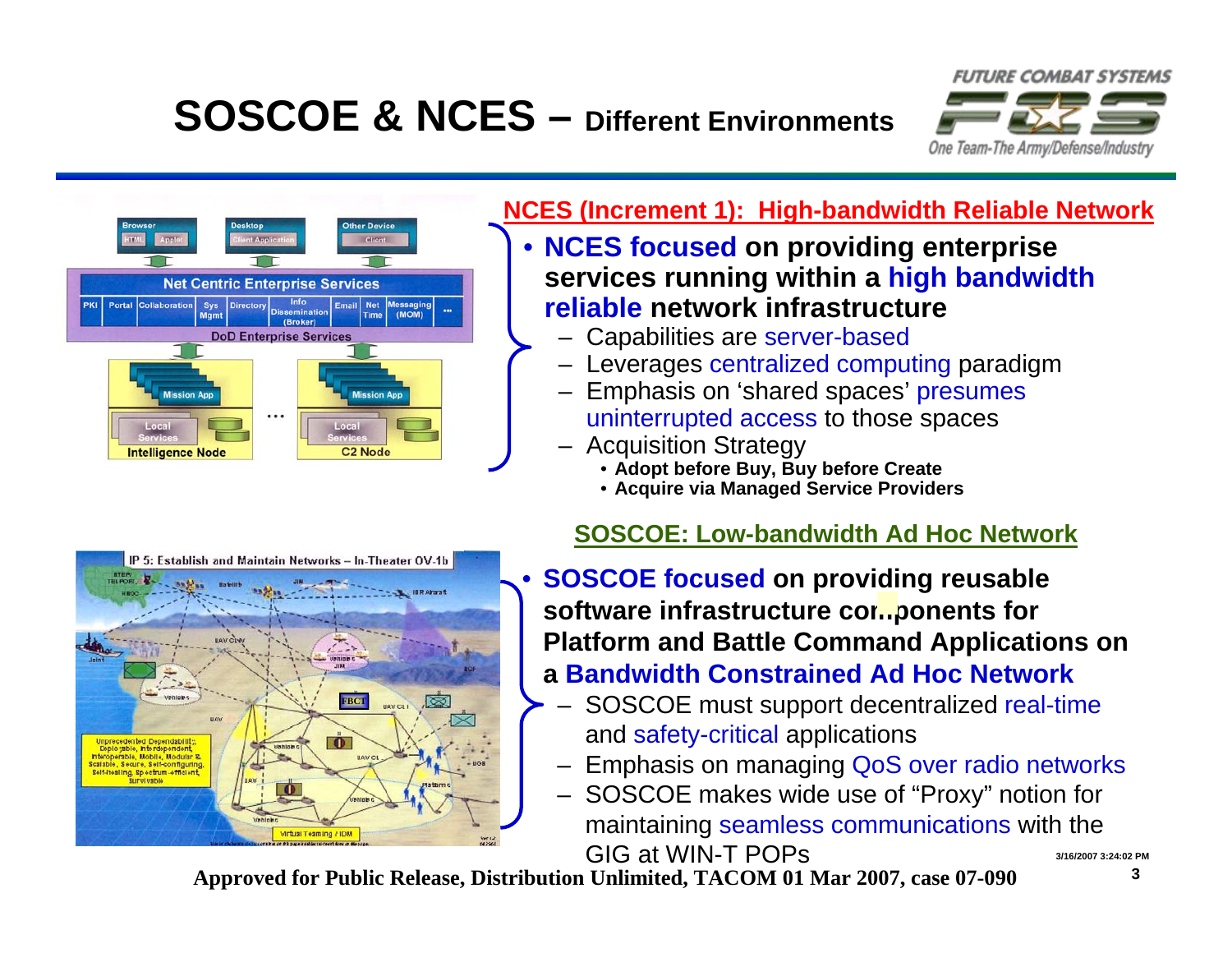# **SOSCOE Architectural Concept**

**FUTURE COMBAT SYSTEMS** 



•**SOSCOE is a "toolset" of Infrastructure Services that provide a Service Oriented Architecture operating environment for FCS Applications**

•**Although each Edition may require unique implementations, the Application Interfaces (APIs) will conform to a set standard**





### **Real Time Edition**



### **Micro Edition**



**4**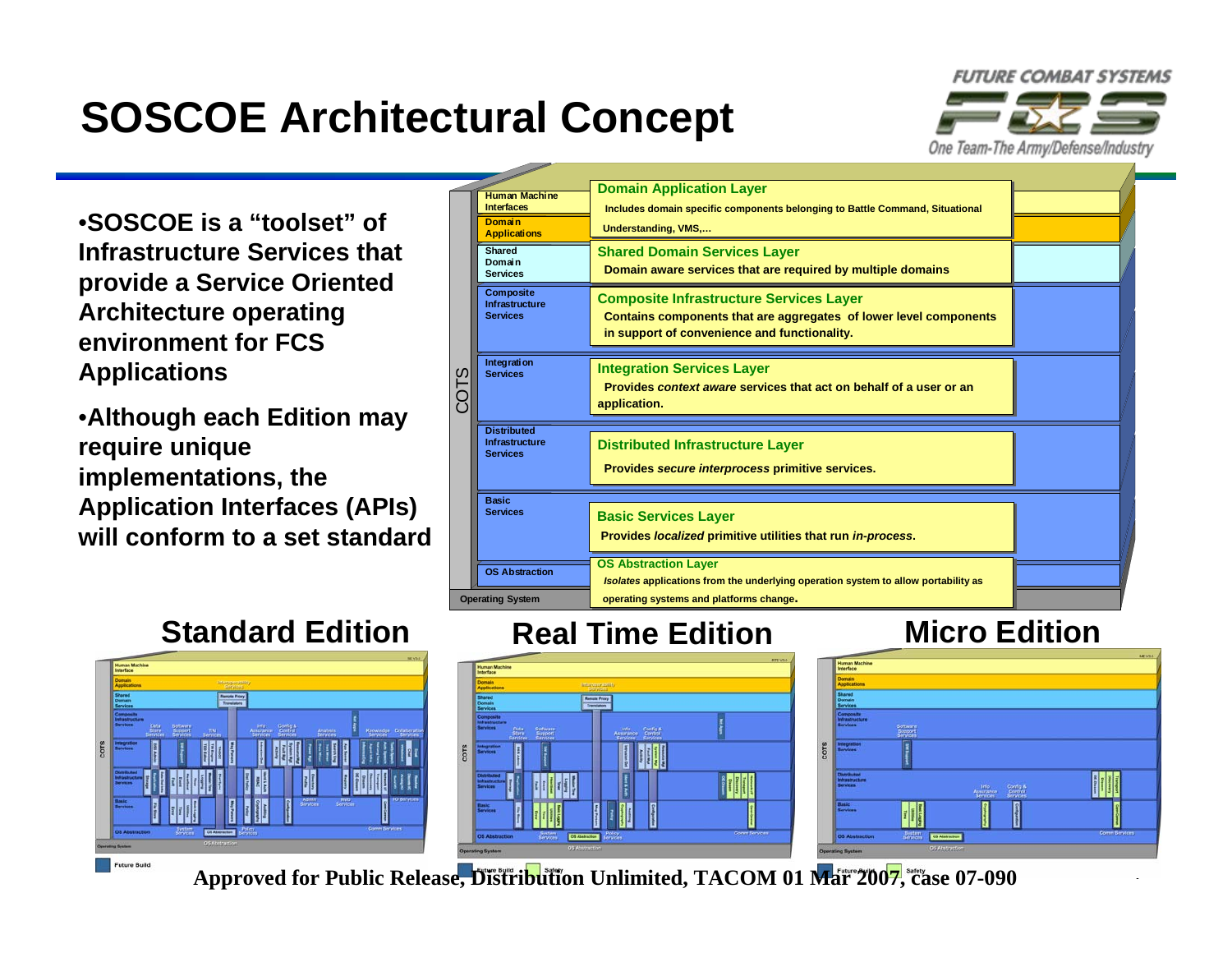### **Task Integrated Network (TIN) "Thread" Application Services to create desired Effects**

**Warfichter Machine Interfac** 

**Object, Situation, Threat & Refinement Service**

**Battle State Assessor Service**

**SU Presentation Service**

**Presentation Builder, Tailor, Manager Service**

**Collaborator Service**

**Simulation Service**

**Plan Assessor Service**





#### **TIN Formation**

**Apply Knowledge, Judgment, and Analysis to Understand the Situation**



#### **TINs provide adaptable "script" to efficiently implement services**

**3/16/2007 3:24:02 PM**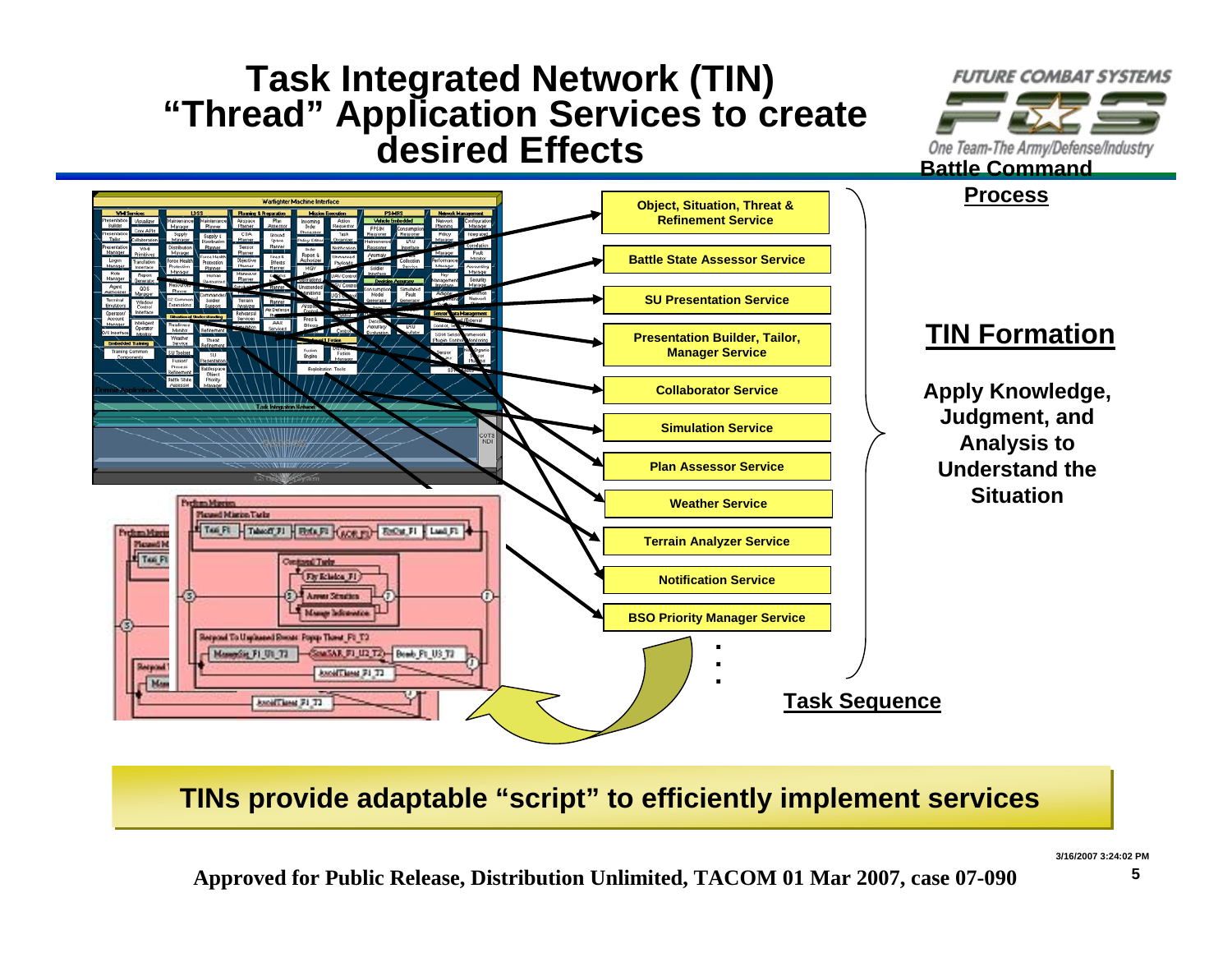## **SOSCOE Integration Groups and Service Families**



- •**Platform Service Families** provide "basic" Common Operating Environment (COE) capabilities
- **Tactical Service Families** provide Intra and Inter platform networking, data services and info assurance
- **Battle Command Service Families**  provide search, agent, policy and TIN engine
- •**Enterprise/GIG Service Families**  provide 'Interoperability" with Existing systems as well as Higher organizations (NCES)



*Software tools provide the war fighter with transparent, interoperable, secure operations*

**Approved for Public Release, Distribution Unlimited, TACOM 01 Mar 2007, case 07-090** 

**3/16/2007 3:24:02 PM**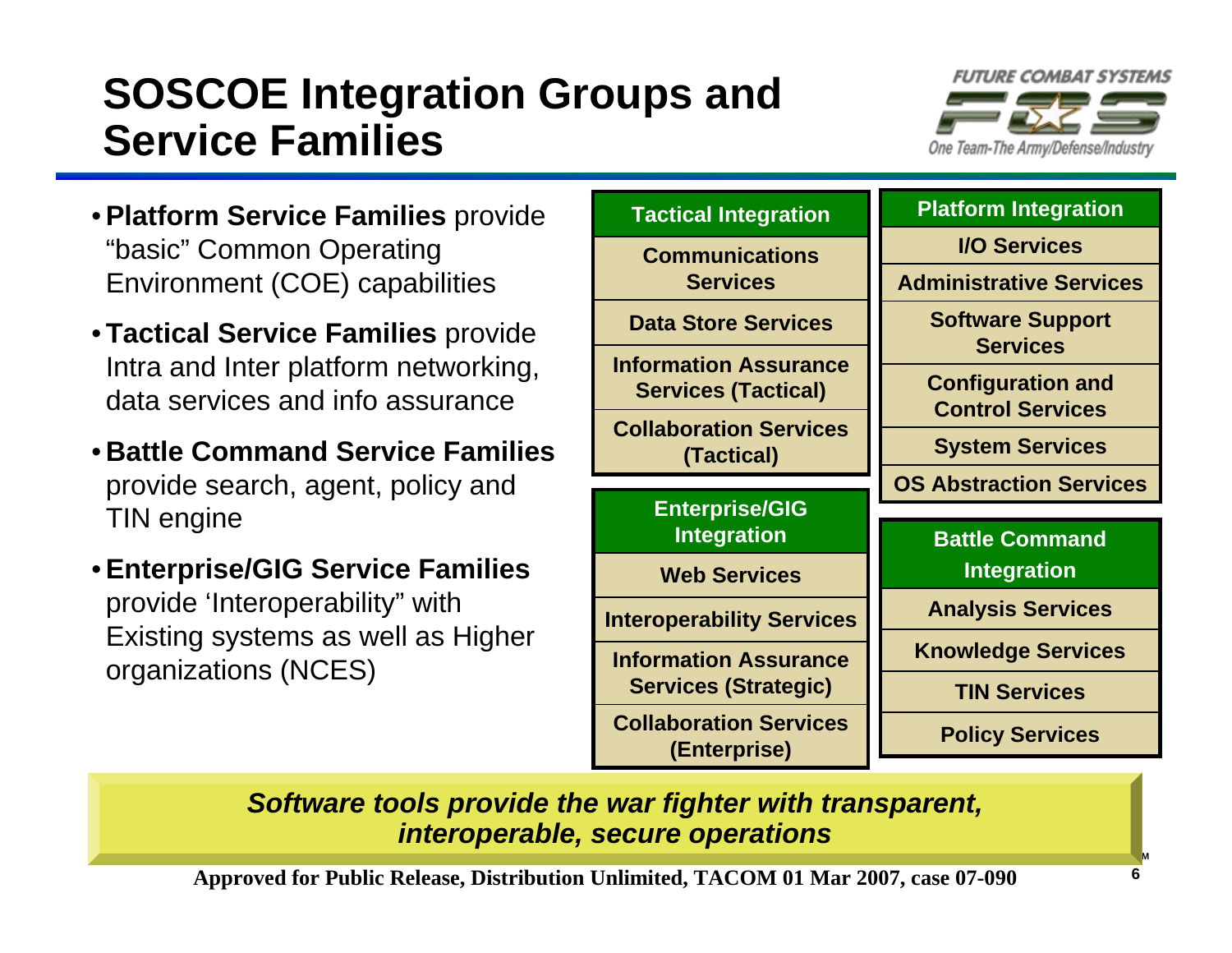# **FCS Software "TIERS" of Integration**



|                                                      | <b>Integration Goal</b>                         | <b>Required SOSCOE</b>                                           | <b>Enabling FCS</b><br><b>Capabilities</b>                                                                     | <b>Supported / Req</b><br><b>Transport</b>           | <b>External</b><br><b>Capabilities</b>                                 |
|------------------------------------------------------|-------------------------------------------------|------------------------------------------------------------------|----------------------------------------------------------------------------------------------------------------|------------------------------------------------------|------------------------------------------------------------------------|
| Tier <sub>3</sub><br>Int. BC                         | <b>Integrated into</b><br><b>Battle Command</b> | <b>BC Infrastructure</b><br><b>Components</b><br>(TIN, Policy, ) | <b>WMI Compliance</b>                                                                                          |                                                      |                                                                        |
| Tier 2<br><b>Platform</b><br>Integration             | <b>Integrated on</b><br><b>Platform</b>         | <b>COE</b><br><b>Components</b>                                  | <b>ICS OS Compliant</b><br><b>Health to PSMRS</b><br><b>Co-exist with WMI</b>                                  |                                                      |                                                                        |
| Tier 1<br><b>Net-Centric</b><br><b>Exchange</b>      | <b>Integrated into</b><br><b>Tactical NCIE</b>  | <b>Tactical Service-</b><br>based<br><b>Components</b>           | <b>Common Transient</b><br><b>Data model Topics</b><br><b>FCS SADD Design</b><br><b>Patterns</b><br><b>NMS</b> | $>=JTRS$<br><b>SRW/WNW</b><br><b>Waveforms</b>       |                                                                        |
| <b>Net-Centric</b>                                   | <b>Integrated into</b><br><b>Strategic NCIE</b> | <b>Strategic SOA</b><br><b>Components</b>                        | <b>COI-coordinated</b><br>web service<br>interfaces                                                            | >= WIN-T/JNN<br><b>Comms</b>                         | <b>GIG-BE</b><br><b>NCES</b><br><b>Discovery</b>                       |
| <b>Threshold</b><br>Tier <sub>0</sub><br>Interfacing | <b>Legacy</b><br><b>Interoperability</b>        | <b>NONE</b>                                                      | <b>SOSCOE Interop</b>                                                                                          | Legacy<br><b>Waveforms</b><br>(EPLRS,<br>SINCGARS, ) | <b>Native</b><br>formatted<br>message<br>interface<br><b>standards</b> |

**3/16/2007 3:24:02 PM**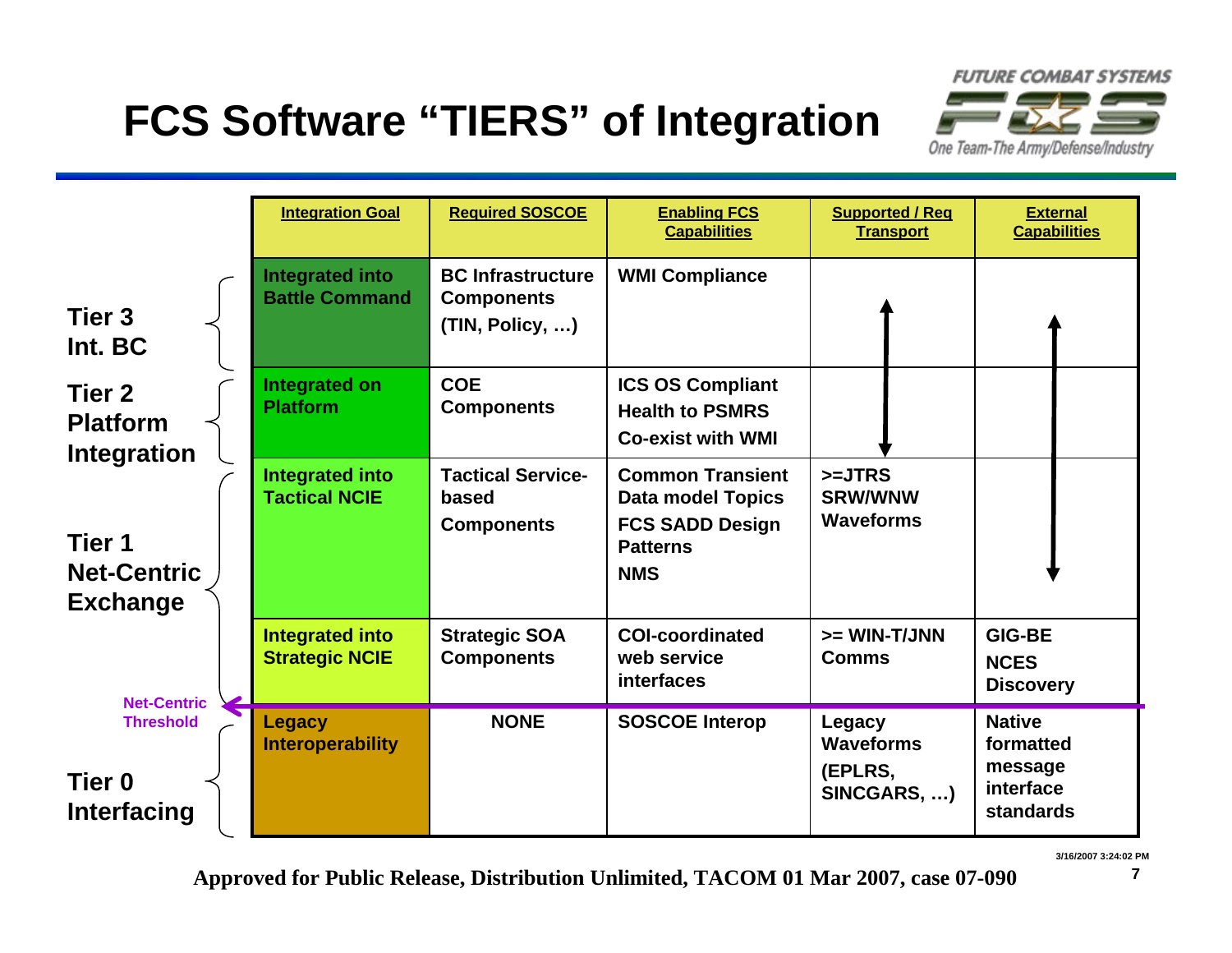## **SOSCOE is Incrementally being Developed And Fielded**



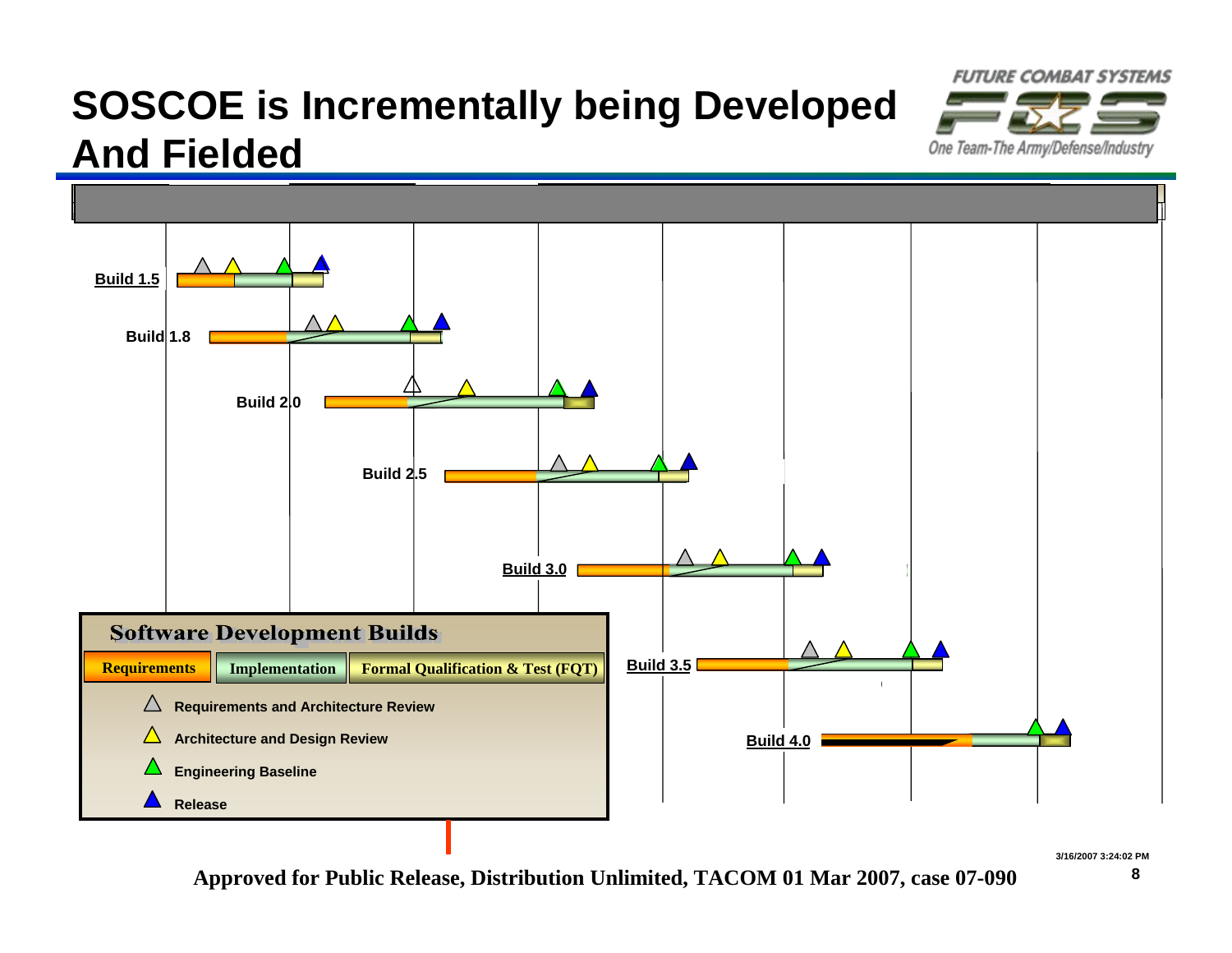

- •**Within FCS the Distribution of SOSCOE is governed by a Software License Agreement**
	- –Transfers COTS licensing and Open Source Copyright notices
- •**External Distributions Managed via Distribution Agreement between Army and other DoD entities**
	- –SLA used to transmit Licensing and Copyright notices

### •**Boeing FCS LSI negotiates "GPR" for COTS/Open Source**

– No cost transferred in DA Process to receive SOSCOE

### •**SOSCOE is a "managed source" development**

- –Open to Requirements definition
- Limited access to source code
	- •**Program Protection**

#### *SOSCOE has been Delivered to over 200 companies/sites Approximately 30 have been delivered under DA/SLA (GPR)*

**Approved for Public Release, Distribution Unlimited, TACOM 01 Mar 2007, case 07-090** 

**3/16/2007 3:24:02 PM**